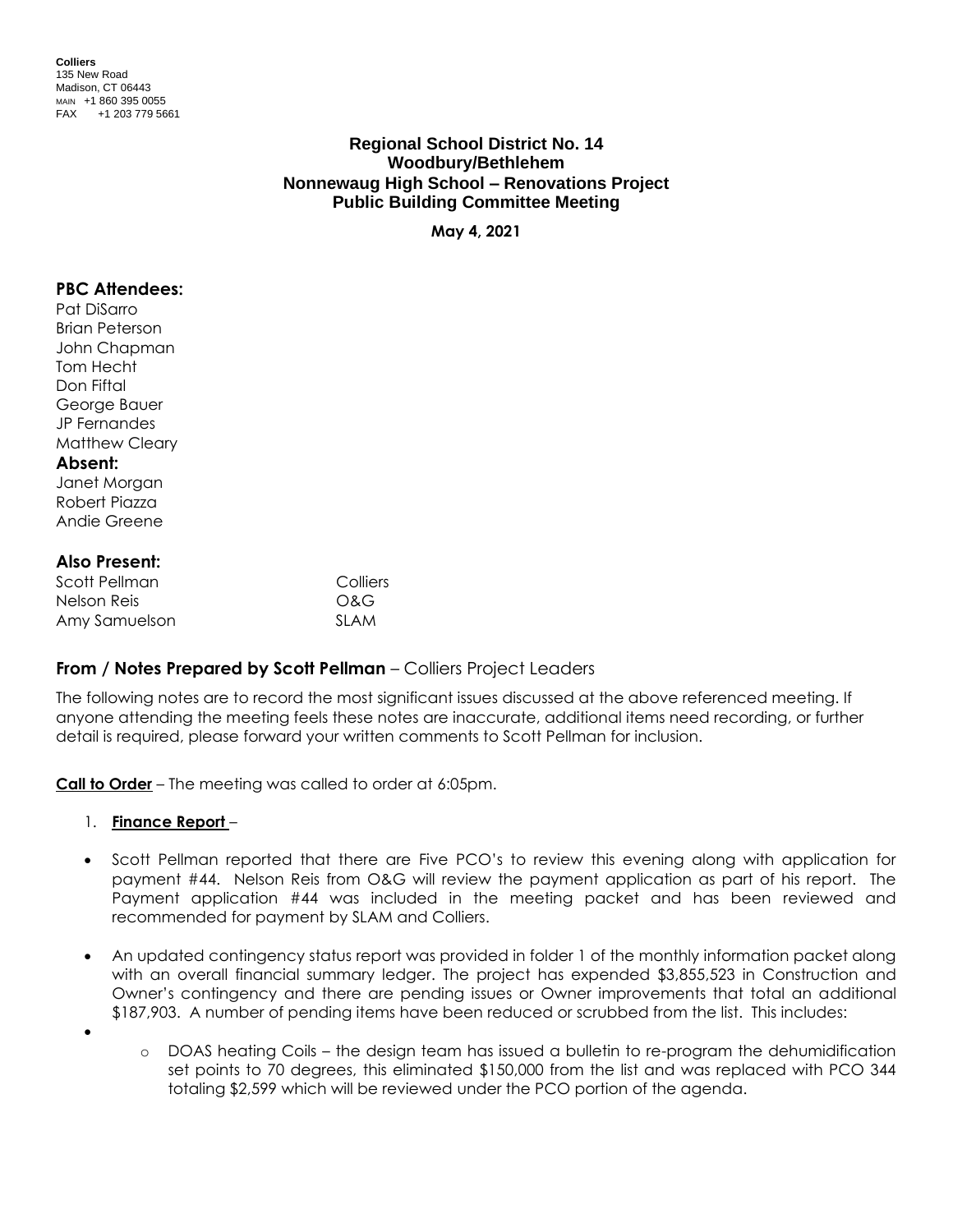- o O&G is proposing to assume 50,000 against the CM Contingency for VRF control modifications so the current contingency status list has been reduced by that amount but is still carrying \$70,000. This will be reviewed further under the PCO portion of the agenda.
- The current available contingency for the High School and BOE facility is approximately \$355,977 Assuming all the pending issues or betterments are accepted the project would have approximately \$168,074 in funds available of which approximately 130,000 needs to be maintained to balance the BOE project. The following are pending
	- a. Bonding Reconciliation \$22,021
		- This cost is tied to all contractor change orders and is unavoidable
	- b. Leak Detection DOAS \$30,000
		- This work was requested by the building official, the spaces have floor drains, there is no formal cost, this was a placeholder. Still waiting on the design team to confirm with Gary that this is required. DIAS 8-10 have had leak detection those units were exposed without floor drains.
	- c. VRF pucks/BMS prog. \$70,000
		- This work is required however final ownership of the issue is still in dispute .
	- d. LMC toilet room heaters \$18,482
		- Currently under review
	- e. Above Ceiling Insulation \$21,389
		- This will be reviewed with the PCO being presented this evening.

The items listed above total \$161,892 of the pending estimates \$187,903 issues on the contingency status log

- There was a meeting to review the State change orders last Thursday April 29, 2021. State Change orders 1 through 9 were reviewed and an additional \$421,186 was revised from ineligible to eligible, this is a preliminary number, and the State was reviewing some additional changes that may improve the eligibility of a few additional items. A follow up meeting has been scheduled for May 10<sup>th</sup> at 9:00am to review State change orders 10 through 14. Nelson has already reviewed change orders 15 through 18 with the State. Once the meetings are completed the State will provide revised spread sheets with updated eligibility totals.
- In addition to the pending estimated changes there are a few additional Owner requests to discuss:
	- o **LMC - Projector**, A new projector in the LMC was not part of the project. The request for a new projector was Included in the committee information package in folder 5 with the quote totaling \$9,305. There is \$10,600 available in FF&E however the hope is that the District could look for another funding source due to the very tight budget. Colliers will request more information from Phil Pagano on who selected the projector and equipment and if it's the appropriate model for the existing screen.
	- 2. **OPM Report** Scott Pellman reported on the following:
		- **a.** Project Update –
- Owner Architect and Contractor meetings have been reduced in frequency and the next MEP coordination meeting is scheduled for Tuesday 5-11-2021. Doug Goulet from Colliers continues to coordinate furniture deliveries and the removal of temporary furniture as some products were significantly delayed due to Covid. The punch list process is ongoing, and the majority of all outstanding items are complete. Issues with the PA system have continued to affect the project and the contractor completely field tested the entire system last week. Coordination of lighting controls has also been an issue and is being addressed. There were a few security cameras that were not working properly and the two that were not functioning were replaced this afternoon.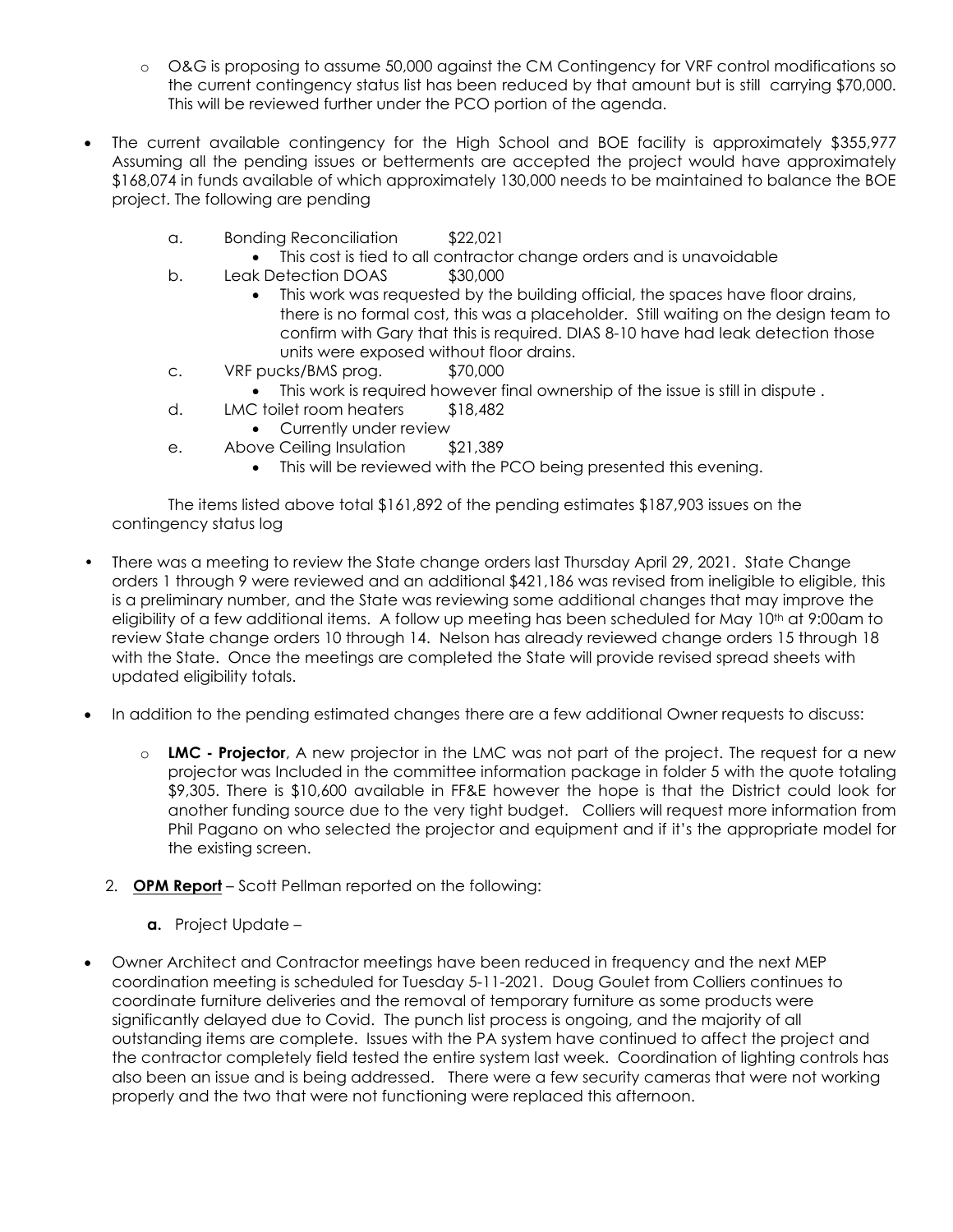- Dalene flooring, ran a machine over the gym floor during the April break separating the boards, they now have a maintenance agreement in place, and it is hopeful that after 2 to 3 more seasons of sealing the floors in the summer that the gym floor will stabilize. Nelson Reis from O&G stated that Dalene is guaranteeing the floor will stabilize if the service agreement is maintained.
- The Central Office has moved back into their permanent home. George Bauer noted that the Central Office had a roof leak last week. Nelson reis noted that the leak was temporarily patched and will be corrected under warranty. Nelson believes that the leak may be associated with the exhaust fan and is following up with the HVAC contractor.
	- 3. **PCO reviews** The following PCO's were presented to the committee.

# **PCO-343** – Contingency Draw – O&G – (\$15,569 CM Contingency)

- o This PCO is still under review by the design team. Nelson Reis reviewed the items contained within the contingency draw.
	- o RFI 566 on boiler wiring was assigned to ESG on T&M
	- o PR 120 is an old proposal request for art room additional lighting that is being transferred to ESG.
	- o There was an existing domestic water panel that required modification.

# **PCO-344 –** DOA Controls Sequence revisions– \$2,599

o This PCO is still under review by the design team. the proposal will modify the control sequence for DOAs units 1-5. The dehumidification setpoint is being adjusted to 70 degrees to reduce over colling in the shoulder seasons. The work has been released by O&G.

## **PCO-345** – VRF Controls Modifications - \$70,633

o This PCO is under review and a CCD has been issued to move forward with the work. Colliers does not believe that all or potentially any of the additional costs should be paid by the district with the exception of changes to the fan sequencing.

## **PCO-346R** – Above ceiling insulation - \$21,389

o This PCO addresses the vertical insulation that is falling down or does not exist in the administration building. The work will not be able to be implemented until the summer due to the requirements to open up the ceilings. The areas are allowing cold air to enter horizontally below the insulation at the bottom of the trusses creating colling issues. Nelson Reis from O&G stated that the PCO is all inclusive and broken ceiling tiles due to construction will be replaced and the areas will be cleaned.

## **PCO-347** – Bond increase – \$279

o This PCO reconciles bond costs for change order work associated with the acoustical Trade packages.

## **Architect update** – Amy S

- Amy Samuelson noted that what is being worked on by the design team has already been addressed in the meeting. SLAM support includes attendance at MEP Meetings, State change order meeting and following up with open punch list items.
- SLAM has a call into Gary Testa to discuss the need and potential to close out the leak detection contingency item that is estimated at \$30,000.

## **Project Update -** Nelson R-

Nelson Reis reviewed the O&G monthly report noting that their contingency status is \$70,384 which includes the \$50,000 set aside for PCO 345. Trade allowances are being reconciled which should free up some additional funds. Nelson discussed the State Change order meeting and that once the State reviewer was provided additional information timely decisions were made which resulted in a number of issued gaining eligibility for reimbursement. Proposal requests and pending action item list in the O&G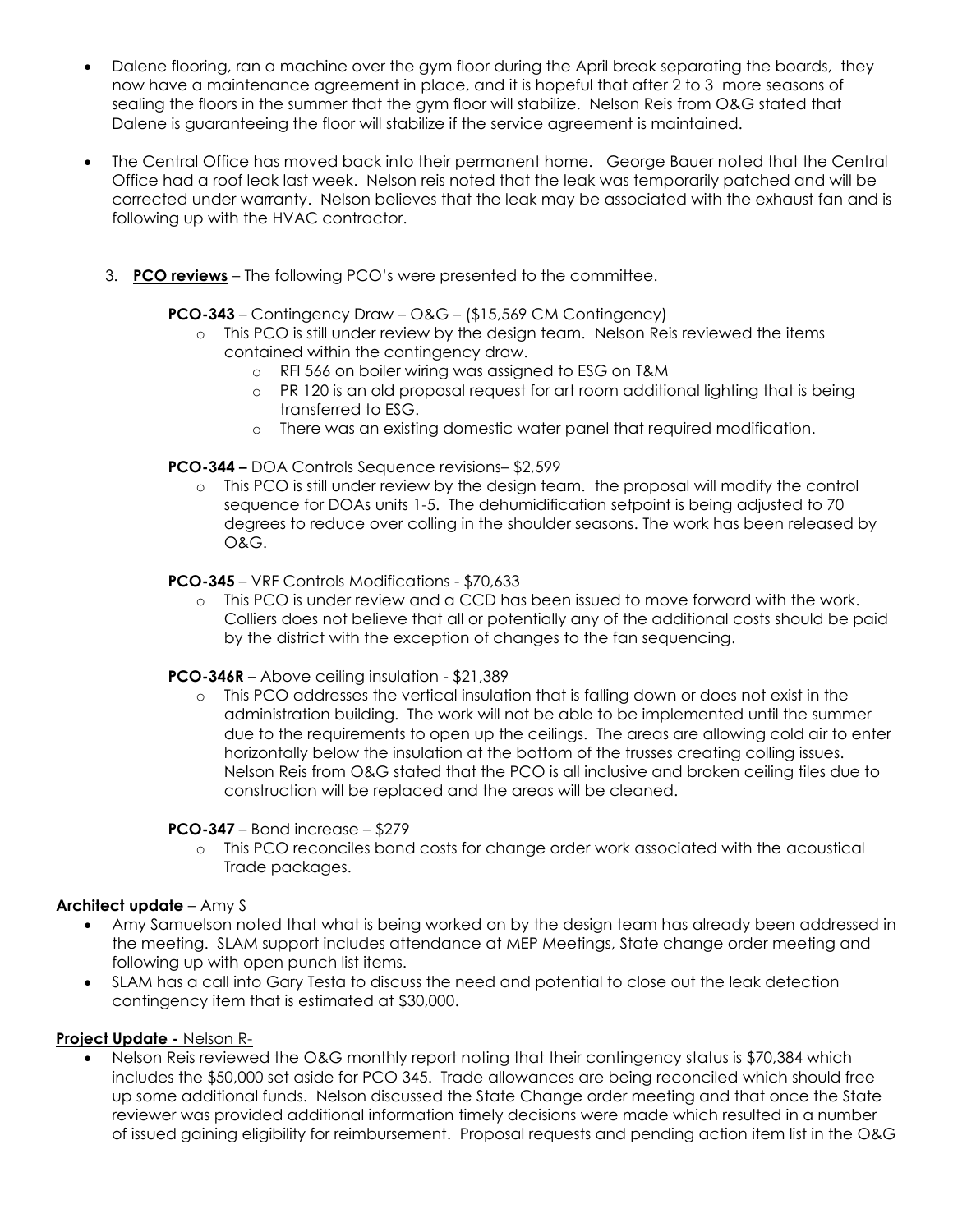report was reviewed including PR 184 for toilet room heat which will benefit from the additional insulation approved this evening however the additional heat will still be required. There are 26 open items on the SES commissioning punch list, there was an issue with the generator contact points notifying the BMS that the generator has been activated however the generator is functioning properly. Bare spots in the lawn have been re-seeded and the lawn areas fertilized. The willow stakes will be installed this week along the river. Roger has been verifying final punch list work, it was down to 18 items before Roger added a few additional. The insurance inspection for the eyewash shower was finally completed. Remaining tasks were reviewed and any remaining construction such as the insulation addition in the LMC are recommended to be implemented at one time over the summer. Lewis Balsizer has moved on and O&G has brought in a new MEP coordinator to finish the project, Ben Perez.

JP suggested that any new proposal requests be directed through George to determine if they should be presented to the committee.

Patrick asked if the intercom change for the loading dock would require wiring. Nelson stated that it would involve wiring.

# **Motions 5-4-21 PBC meeting**

### **PCO-343**

Motion that the public building committee approve PCO - 343 dated 5/1/2021 pending final review and acceptance by the design team for Miscellaneous Contingency Draws in the amount of \$15,569 as a zerocost change order to be applied to the CM Contingency

**George Bauer made a motion that the public building committee approve PCO - 343 dated 5/1/2021 pending final review and acceptance by the design team for Miscellaneous Contingency Draws in the amount of \$15,569 as a zero-cost change order to be applied to the CM Contingency Moved By Patrick DiSarro Seconded by JP Fernandez - All in favor-. Unanimous- Motion passes**

## **PCO-344**

Motion that the public building committee approve PCO - 344 dated 5/1/2021 for DOA sequence control revisions pending final review by the design team in the amount of \$2,599.

**George Bauer made a motion that the public building committee approve PCO - 344 dated 5/1/2021 for DOA sequence control revisions pending final review by the design team in the amount of \$2,599. Moved by Patrick DiSarro - Seconded by J P Fernandez - All in favor- Unanimous Motion passes**

## **PCO-346R**

Motion that the public building committee Approve PCO – 346R dated 5/2/2021 for above ceiling insulation in the LMC and Music Rooms in the amount of \$21,389

**George Bauer made a motion that the public building committee Approve PCO – 346R dated 5/2/2021 for above ceiling insulation in the LMC and Music Rooms in the amount of \$21,389. Moved by Patrick DiSarro - Seconded by JP Fernandez - All in favor- Unanimous Motion passes**

# **PCO-347**

Motion that the public building committee Approve PCO – 347 dated 5/2/2021 for additional Bond premium for the acoustical package 2.09b in the amount of \$279

**George Bauer made a motion that the public building committee Approve PCO – 347 dated 5/2/2021 for additional Bond premium for the acoustical package 2.09b in the amount of \$279 Moved by Patrick DiSarro - Seconded by J P Fernandez - All in favor- Unanimous Motion passes**